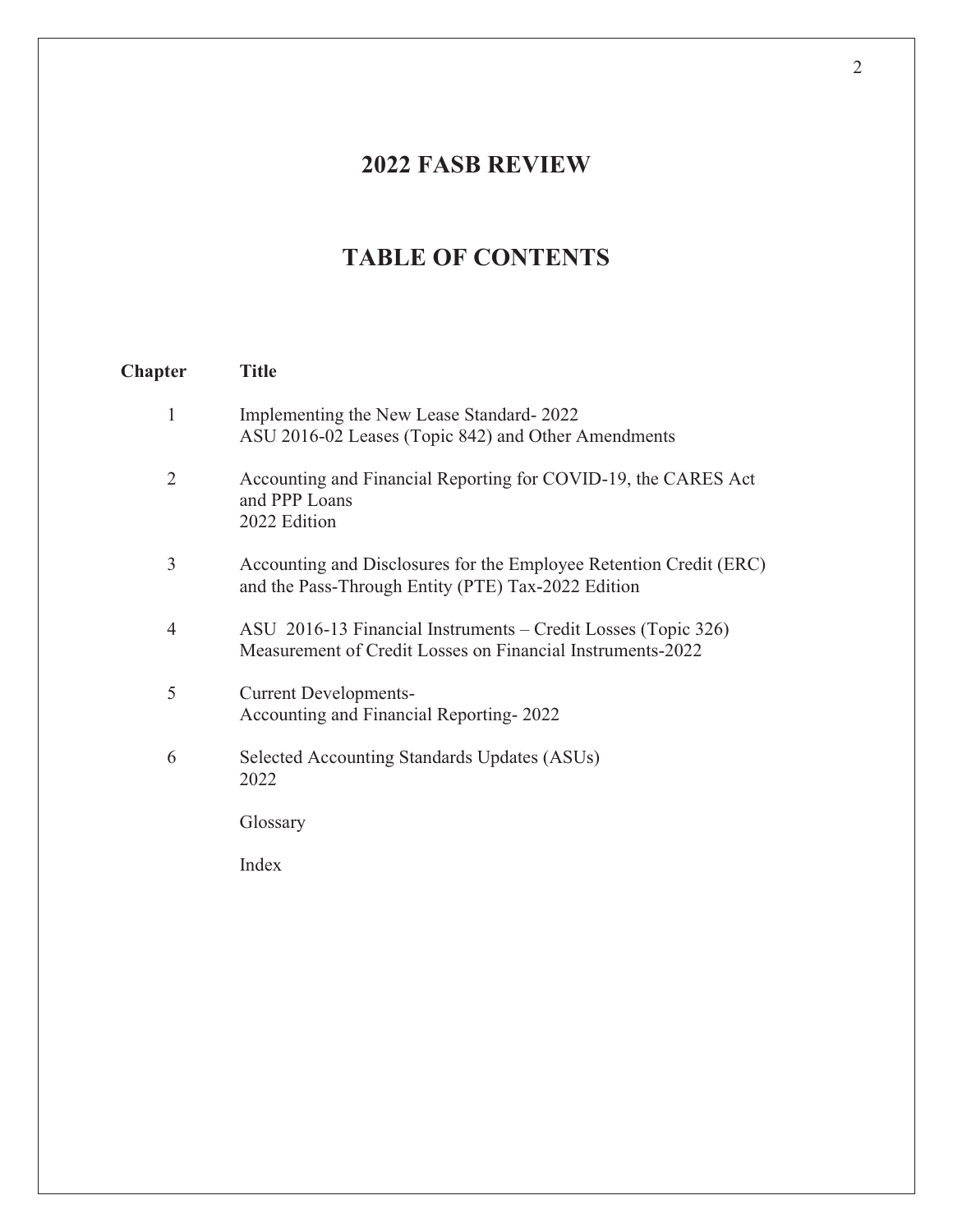## **Table of Contents**

|                 | CHAPTER 1 Implementing the New Lease Standard-2022 ASU 2016-02 Leases (Topic 842) and |  |
|-----------------|---------------------------------------------------------------------------------------|--|
| I.              |                                                                                       |  |
| II.             |                                                                                       |  |
|                 |                                                                                       |  |
|                 |                                                                                       |  |
|                 |                                                                                       |  |
| III.            |                                                                                       |  |
| IV.             |                                                                                       |  |
|                 |                                                                                       |  |
|                 |                                                                                       |  |
| V.              |                                                                                       |  |
|                 |                                                                                       |  |
| <b>B.</b>       |                                                                                       |  |
| $C_{\cdot}$     |                                                                                       |  |
| D.              |                                                                                       |  |
| E.              |                                                                                       |  |
| F.              |                                                                                       |  |
| G.              |                                                                                       |  |
| H.              |                                                                                       |  |
| I.              |                                                                                       |  |
| J.              |                                                                                       |  |
| K.              |                                                                                       |  |
|                 |                                                                                       |  |
|                 |                                                                                       |  |
| VI.             |                                                                                       |  |
|                 |                                                                                       |  |
| <b>B.</b>       |                                                                                       |  |
| $\mathcal{C}$ . |                                                                                       |  |
| D.              |                                                                                       |  |
| Ε.              |                                                                                       |  |
| F.              |                                                                                       |  |
|                 |                                                                                       |  |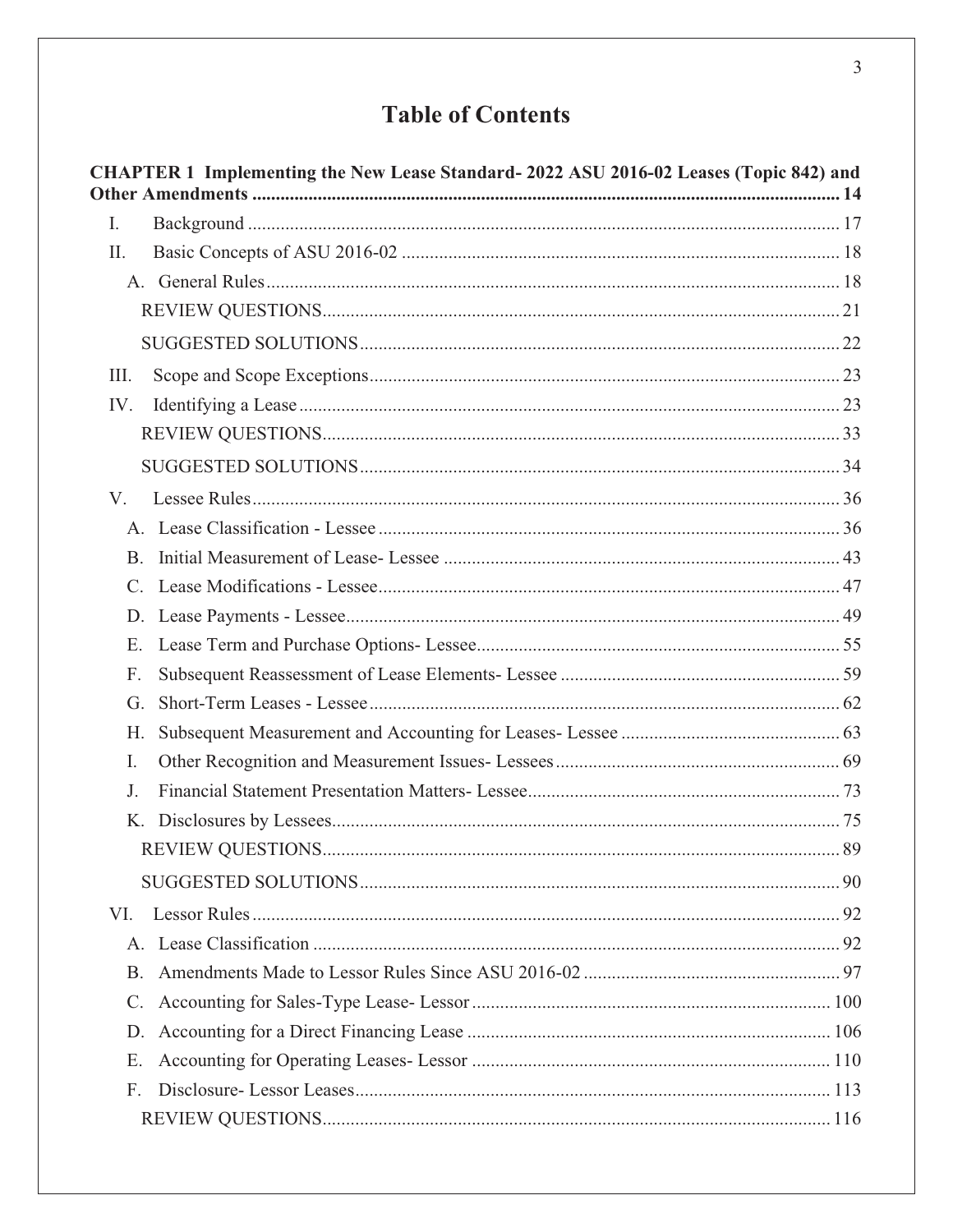| VII.      |                                                                                         |  |
|-----------|-----------------------------------------------------------------------------------------|--|
| A.        |                                                                                         |  |
| <b>B.</b> |                                                                                         |  |
|           |                                                                                         |  |
|           |                                                                                         |  |
|           |                                                                                         |  |
| IX.       |                                                                                         |  |
| X.        |                                                                                         |  |
| XI.       |                                                                                         |  |
|           |                                                                                         |  |
|           |                                                                                         |  |
|           | <b>CHAPTER 2 Accounting and Financial Reporting for COVID-19, the CARES Act and PPP</b> |  |
|           |                                                                                         |  |
| I.<br>II. |                                                                                         |  |
| III.      | Disclosure of Risks and Uncertainties- COVID-19 and Supply-Chain Shortages  134         |  |
|           |                                                                                         |  |
|           |                                                                                         |  |
| IV.       |                                                                                         |  |
| A.        |                                                                                         |  |
| B.        |                                                                                         |  |
| V.        |                                                                                         |  |
|           |                                                                                         |  |
|           |                                                                                         |  |
|           |                                                                                         |  |
| VI.       |                                                                                         |  |
|           |                                                                                         |  |
| VII.      |                                                                                         |  |
|           |                                                                                         |  |
| IX.       |                                                                                         |  |
| X.        |                                                                                         |  |
| XI.       |                                                                                         |  |
| A.        |                                                                                         |  |
| <b>B.</b> |                                                                                         |  |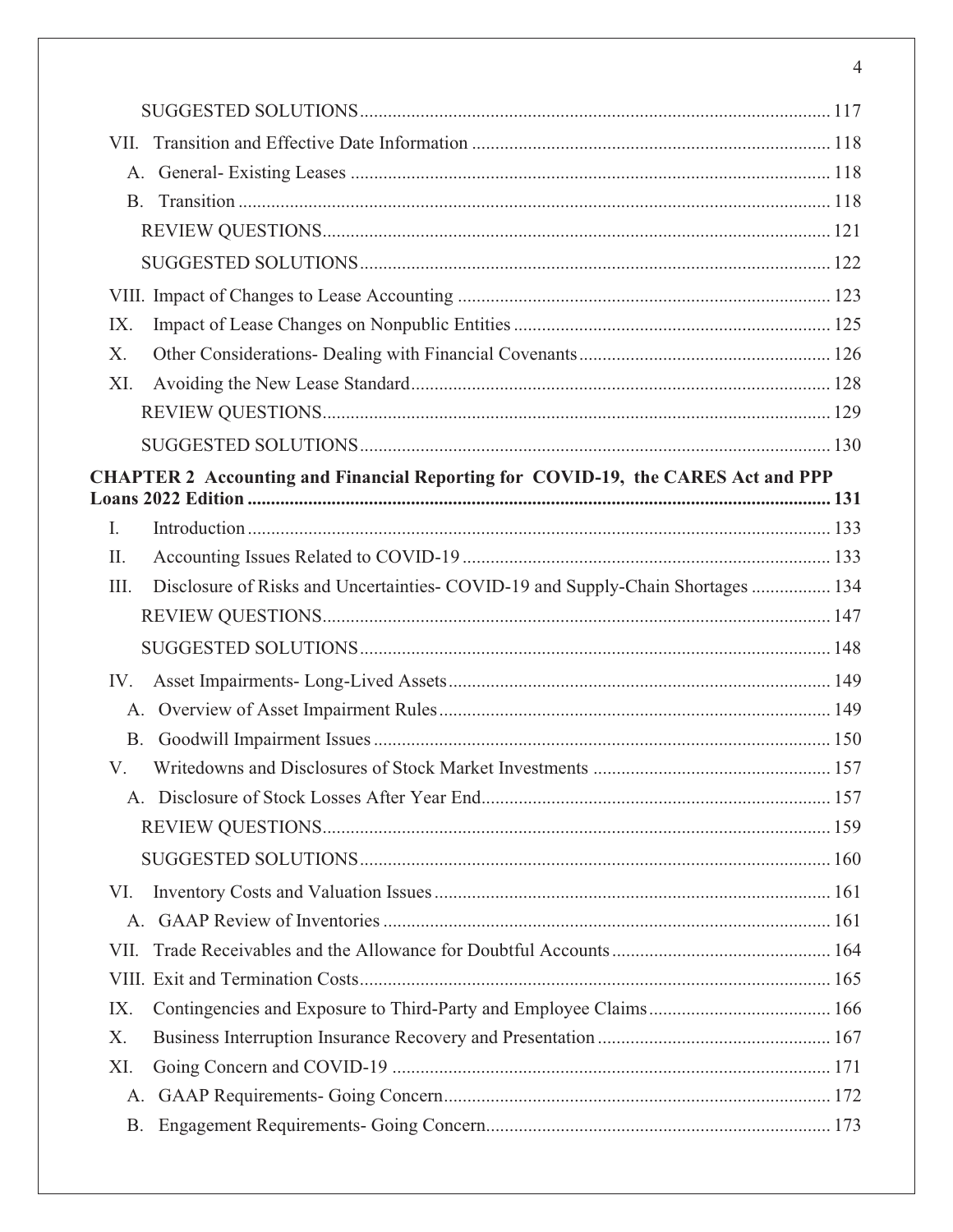| D. Use of a Financial Support Letter when there is a Going Concern Issue  177                |  |
|----------------------------------------------------------------------------------------------|--|
|                                                                                              |  |
|                                                                                              |  |
|                                                                                              |  |
|                                                                                              |  |
| B. Losses on Onerous Contracts-Impact of COVID-19 and Inflation on Unrealized Losses  187    |  |
|                                                                                              |  |
|                                                                                              |  |
|                                                                                              |  |
|                                                                                              |  |
|                                                                                              |  |
|                                                                                              |  |
| $A_{-}$                                                                                      |  |
|                                                                                              |  |
|                                                                                              |  |
|                                                                                              |  |
|                                                                                              |  |
| $A_{-}$                                                                                      |  |
| $\mathbf{B}$ .                                                                               |  |
| $\mathcal{C}$ .                                                                              |  |
| D.                                                                                           |  |
|                                                                                              |  |
| F.                                                                                           |  |
| G.                                                                                           |  |
| Н.                                                                                           |  |
| I.                                                                                           |  |
| J.                                                                                           |  |
| Accountant Reporting and Disclosure Issues Peculiar to 2021 First- and Second-Draw PPP<br>Κ. |  |
|                                                                                              |  |
|                                                                                              |  |
|                                                                                              |  |
| <b>CHAPTER 3: Accounting and Disclosures for the Employee Retention Credit (ERC) and the</b> |  |
| $I_{\cdot}$                                                                                  |  |
|                                                                                              |  |

5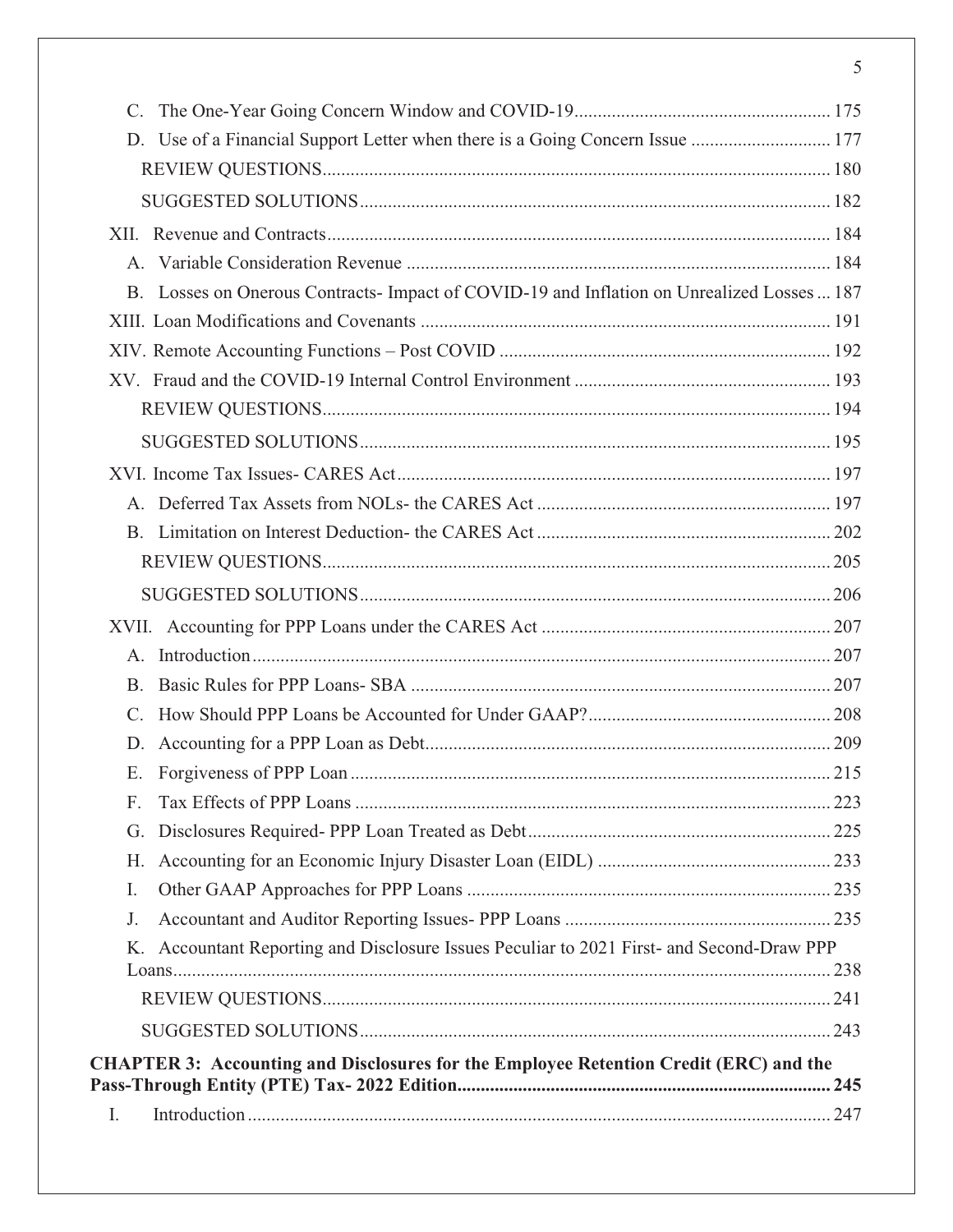| II.             | Accounting - Financial Disclosures for the Employee Retention Credit (ERC)  248        |  |
|-----------------|----------------------------------------------------------------------------------------|--|
|                 |                                                                                        |  |
| <b>B.</b>       |                                                                                        |  |
| $\mathcal{C}$ . | OPTION 1: ASC 958-605- Not-for-Profit Entities: Revenue Recognition  253               |  |
| D.              | OPTION 2: IAS 20, Accounting for Government Grants and Disclosure of Government        |  |
|                 |                                                                                        |  |
| Ε.              |                                                                                        |  |
| F.              |                                                                                        |  |
| G.              |                                                                                        |  |
|                 |                                                                                        |  |
|                 |                                                                                        |  |
| III.            |                                                                                        |  |
|                 |                                                                                        |  |
| <b>B.</b>       |                                                                                        |  |
| $\mathcal{C}$ . |                                                                                        |  |
| D.              |                                                                                        |  |
| Ε.              |                                                                                        |  |
| F.              |                                                                                        |  |
|                 |                                                                                        |  |
|                 |                                                                                        |  |
|                 | CHAPTER 4 ASU 2016-13 Financial Instruments – Credit Losses (Topic 326) Measurement of |  |
| I.              |                                                                                        |  |
| П.              |                                                                                        |  |
| A.              |                                                                                        |  |
| B.              |                                                                                        |  |
| $C_{\cdot}$     |                                                                                        |  |
| III.            |                                                                                        |  |
|                 |                                                                                        |  |
| IV.             |                                                                                        |  |
| A.              |                                                                                        |  |
| <b>B.</b>       |                                                                                        |  |
| $C_{\cdot}$     |                                                                                        |  |
| D.              | Subsequent Measurement -Reporting Changes in Expected Credit Losses  313               |  |
| Ε.              |                                                                                        |  |
| F.              |                                                                                        |  |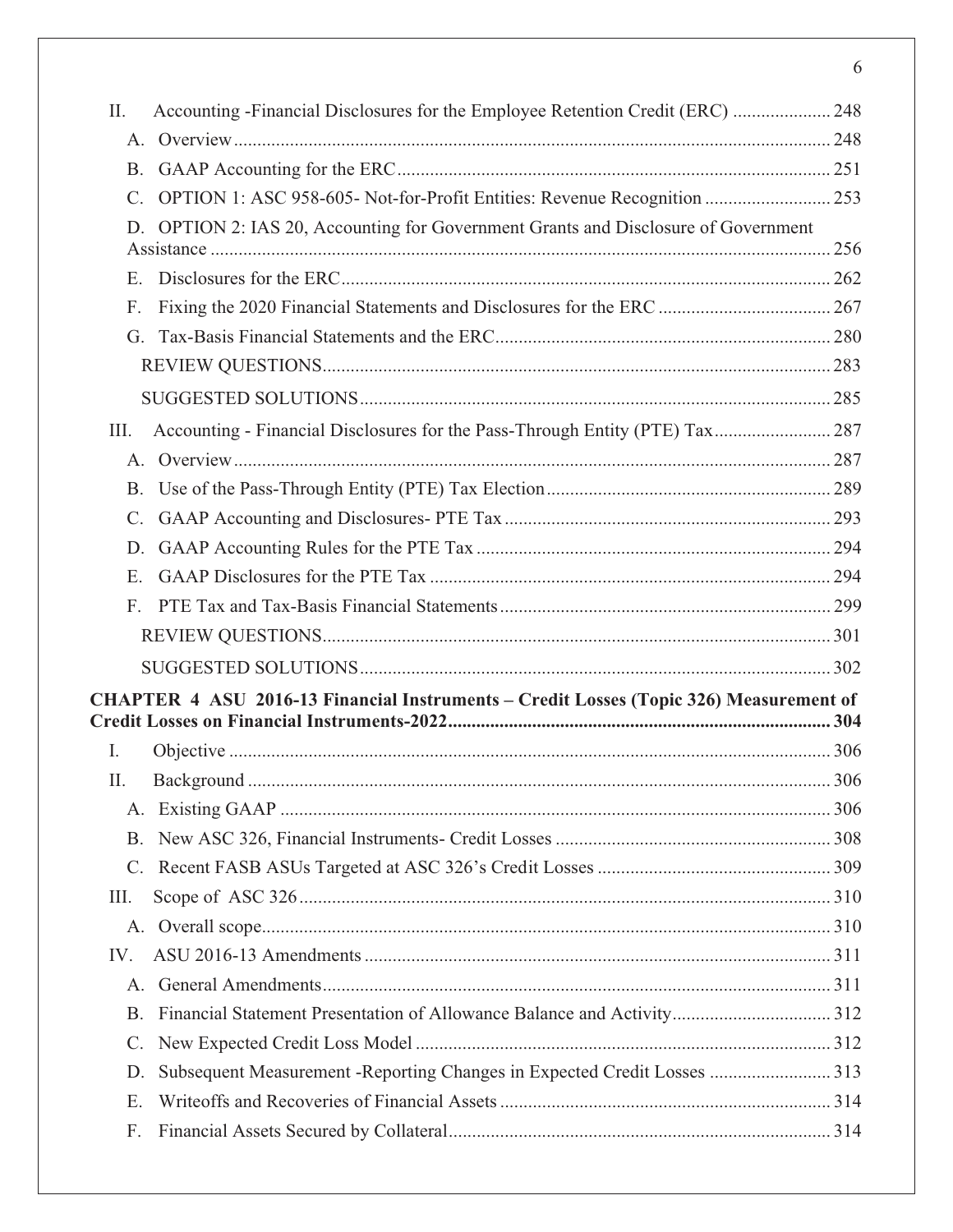| G.                                                                                 |  |
|------------------------------------------------------------------------------------|--|
| Η.                                                                                 |  |
| I.                                                                                 |  |
| Purchased Financial Assets With Credit Deterioration NEW per ASC 326-10  318<br>J. |  |
| K.                                                                                 |  |
| L.                                                                                 |  |
|                                                                                    |  |
|                                                                                    |  |
| CHAPTER 5 Current Developments- Accounting and Financial Reporting-2022 326        |  |
| Ι.                                                                                 |  |
| A.                                                                                 |  |
| <b>B.</b>                                                                          |  |
| $\mathcal{C}$ .                                                                    |  |
|                                                                                    |  |
|                                                                                    |  |
|                                                                                    |  |
|                                                                                    |  |
|                                                                                    |  |
|                                                                                    |  |
| F.                                                                                 |  |
|                                                                                    |  |
|                                                                                    |  |
|                                                                                    |  |
|                                                                                    |  |
|                                                                                    |  |
|                                                                                    |  |
| I.                                                                                 |  |
| J.                                                                                 |  |
| K.                                                                                 |  |
| L.                                                                                 |  |
|                                                                                    |  |
|                                                                                    |  |
|                                                                                    |  |
| I.                                                                                 |  |

 $\overline{7}$